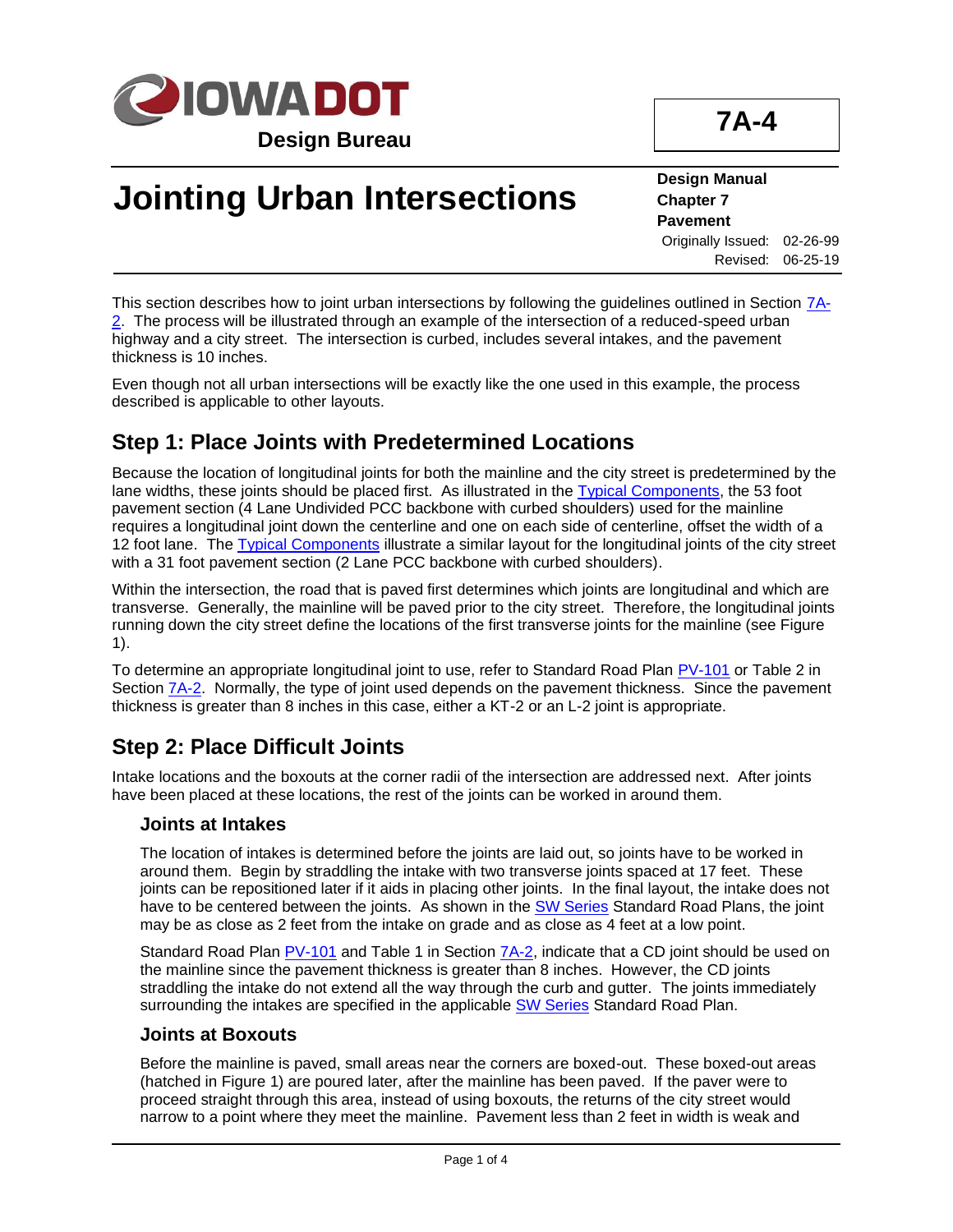cracks readily. By using boxouts, this situation can be avoided without the expense of stopping the paver at the intersection.

The size and shape of boxouts varies depending on where they are used, but the width of boxouts is normally the same as the roadway's gutter width. When placing joints around the boxout, remember to maintain intersecting angles greater than 70 degrees and joints at least 2 feet long. KT-2 or L-2 joints are used around the boxout. Figure 1 illustrates joints properly placed, both around the boxouts and extending outward from them.

## **Step 3: Place Remaining Joints**

After the joints at intakes and boxouts are placed, the remaining joints (generally transverse joints) are placed in appropriate locations. As noted in Step 2, the appropriate transverse joint for the mainline is the CD joint. The maximum spacing for CD joints is 17 feet and the minimum spacing is 12 feet. Therefore, the remaining areas on the mainline that need transverse joints should have CD joints spaced within this range. Since the design year truck volume on the adjoining street is less than 200 vpd, C transverse joints are used there.

In Figure 2, notice how the C joints on the city street nearest the corners are skewed perpendicular to the free edge of the pavement (Section [7A-3](07a-03.pdf) illustrates this technique in more detail). If this joint were carried straight through, rather than skewed, the acute angle between the joint and the free edge of the pavement would be less than 70 degrees, which is not acceptable.

After all joints are placed, the layout should be checked to ensure that all joint spacings and angles are acceptable. Figure 2 shows all of the transverse joints appropriately placed.

### **Step 4: Label Joints**

The completed jointing layout of the intersection is shown in Figure 2. As stated on Standard Road Plan [PV-101,](../SRP/IndividualStandards/pv101.pdf) the L-2 and KT-2 joints may be used interchangeably, at the contractor's discretion, depending on the paving sequence. Therefore, the designer may identify the longitudinal joints as either L-2 or KT-2 on the jointing layout.

Not every joint on the jointing layout needs to be identified. A few key joints on the diagram should be identified, and whenever a series of joints changes to a different type of joint, the joint at the location of the change should be identified. Also, any joint that may be a source of confusion should be identified.

Joint lengths are also shown on the jointing layout, normally rounded to the nearest foot. Similar to labeling joint types, not every length needs to be identified. However, any length that cannot be inferred from the diagram should be labeled.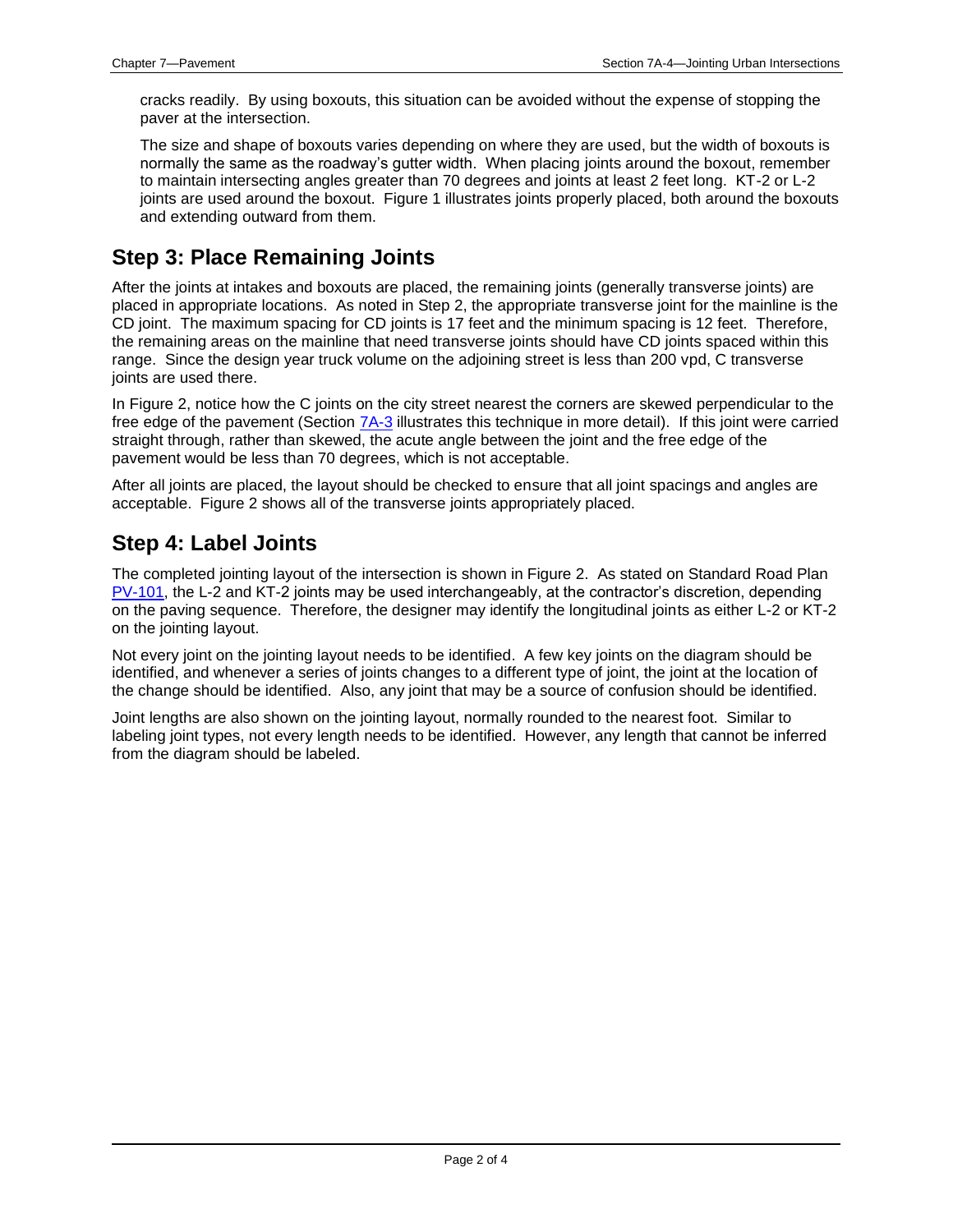

**Figure 1:** Placement of predetermined and difficult joints.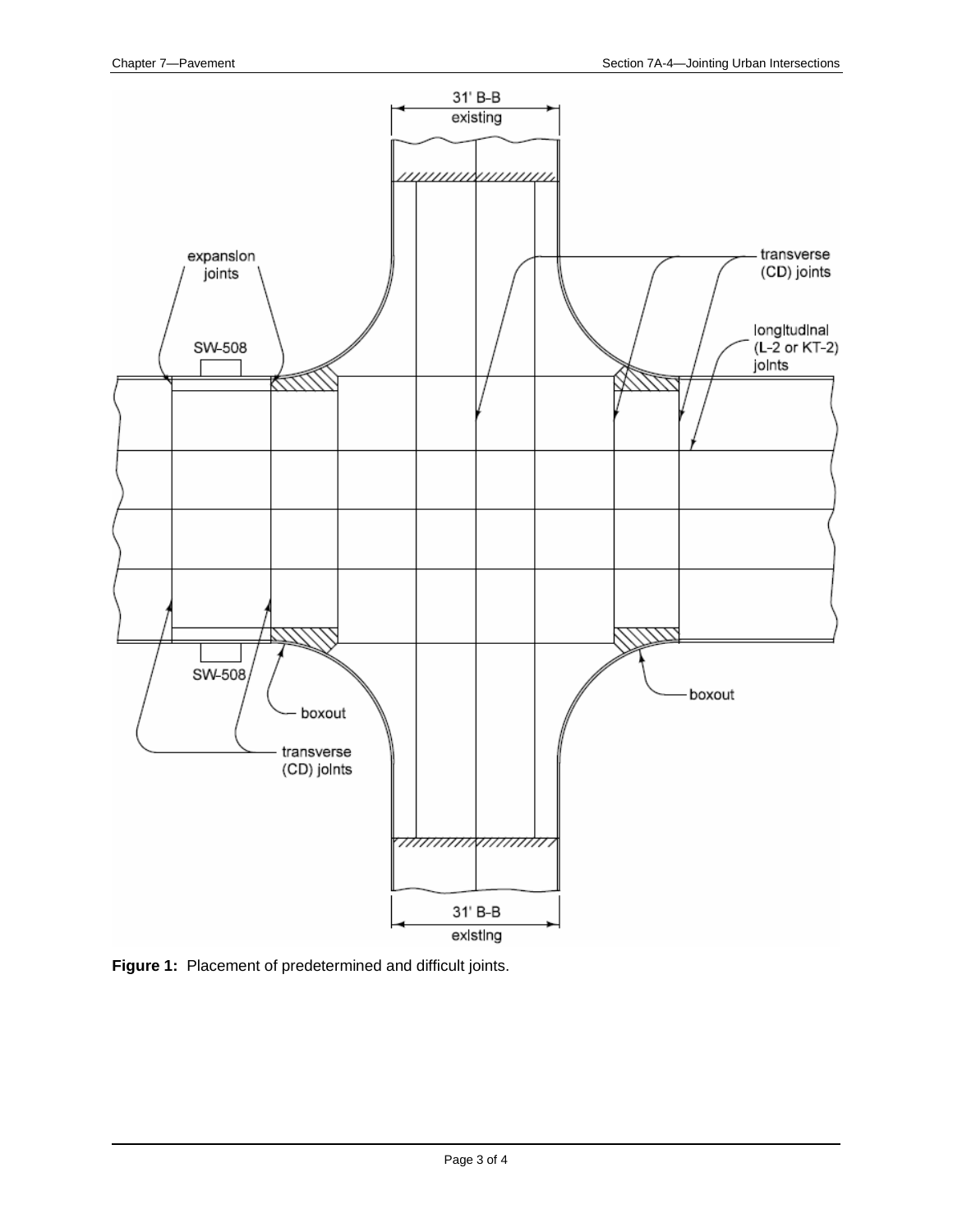

Note:

1) All longitudinal joints will be either KT-2 or L-2 unless indicated otherwise.